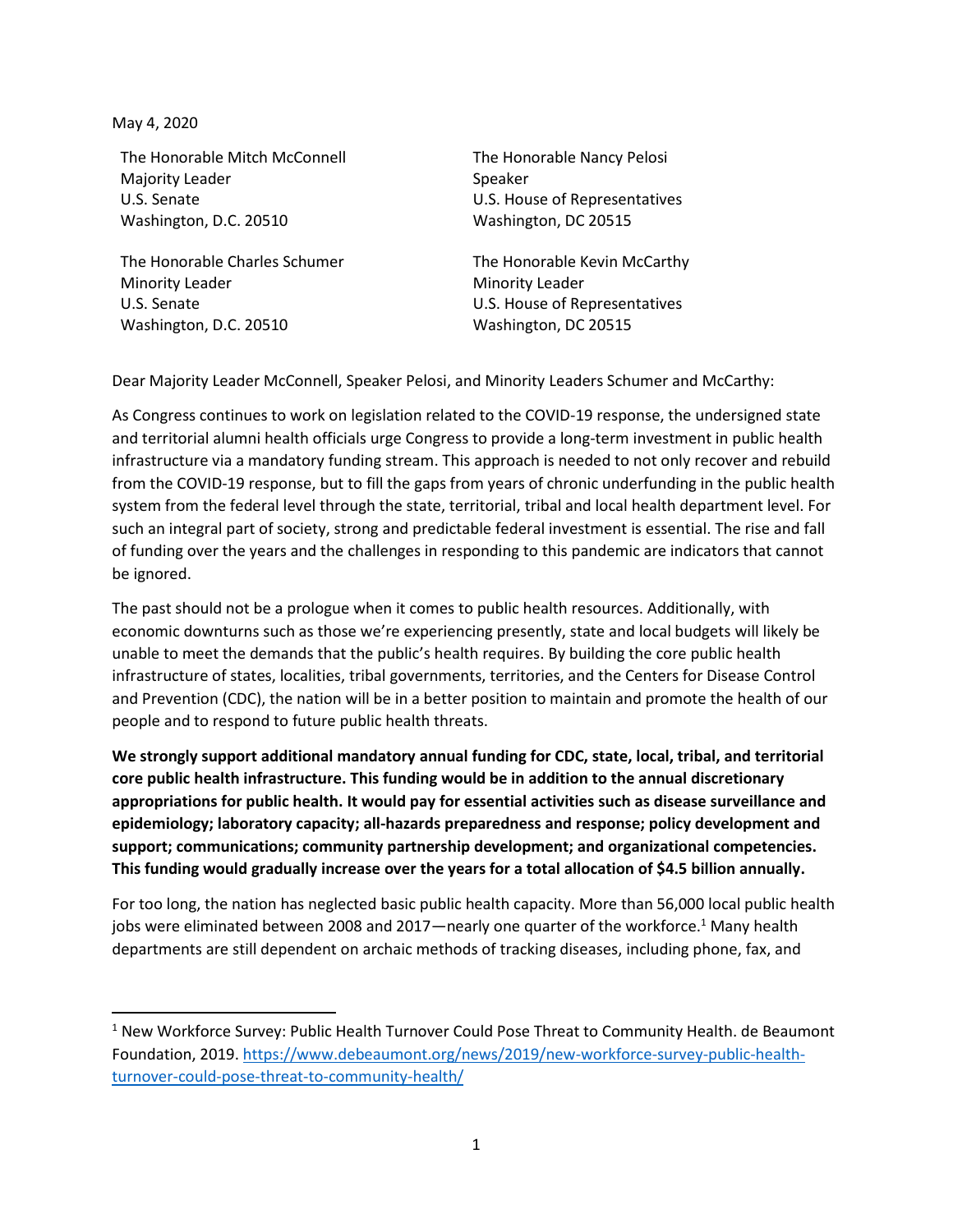paper.<sup>2</sup> CDC's current funding remains just above that of FY2008 when adjusting for inflation. Funding specific to state and local public health preparedness has been cut from \$939 million in FY2003 to \$675 million in FY2020. <sup>3</sup> There has been little room to modernize, retain a skilled workforce, and address emerging threats. In fact, only 51 percent of the U.S. population is served by a public health system that provides all the essential public health services. The estimated gap in funding foundational public health capabilities throughout the system is about \$13 per person per year, yielding the requested \$4.5 billion.<sup>4</sup>

We are grateful that Congress quickly approved emergency supplemental funding bills that provide \$6.5 billion for the initial response, which included \$2.4 billion for the state and local public health response. However, providing long-term, predictable, and sustained investment in public health is necessary so we can achieve optimal health for all Americans.

Please contact Carolyn McCoy, senior director, federal government affairs, ASTHO [\(cmccoy@astho.org\)](mailto:cmccoy@astho.org) if you have any questions.

Sincerely,

## **Former State/Territorial Health Officials:**

Claude Earl Fox, MD, MPH *(Alabama)* Lily Lou, MD, FAAP *(Alaska)* Will Humble, MPH *(Arizona)* Jack Dillenberg, DDS., MPH *(Arizona)* Will Humble *(Arizona)* January Contreras *(Arizona)* Paul K Halverson, DrPH, MHSA *(Arkansas)* Mark B Horton, MD, MSPH *(California)* Karen L. Smith, MD, MPH *(California)* Diana Bonta, DrPH, RN (*California)* Patti Shwayder, MPA *(Colorado)* Susan S. Addiss, MPH MUrS *(Connecticut)* Jewel Mullen, MD, MPH, MPA *(Connecticut)*

<sup>&</sup>lt;sup>2</sup> Written statement of Janet Hamilton, Council of State and Territorial Epidemiologists before U.S. House of Representatives Subcommittee on Labor, Health and Human Services, Education and Related Agencies, April 9, 2019. https://cdn.ymaws.com/www.cste.org/resource/resmgr/pdfs/pdfs2/20190409\_lhhs-testimony-jjh.pdf

<sup>&</sup>lt;sup>3</sup> In FY 2008, CDC funding was \$6.375 billion (at the program level). FY 2020 funding is \$7.694 billion (program level). Adjusted for inflation, the 2008 number would be \$7.5168 billion in 2020 dollars.

<sup>4</sup> Public Health Leadership Forum. Developing a financing system to support public health infrastructure. Available at: http://www.resolv.org/site-

healthleadershipforum/files/2018/11/PHLF\_developingafinancingsystemtosupportpublichealth.pdf.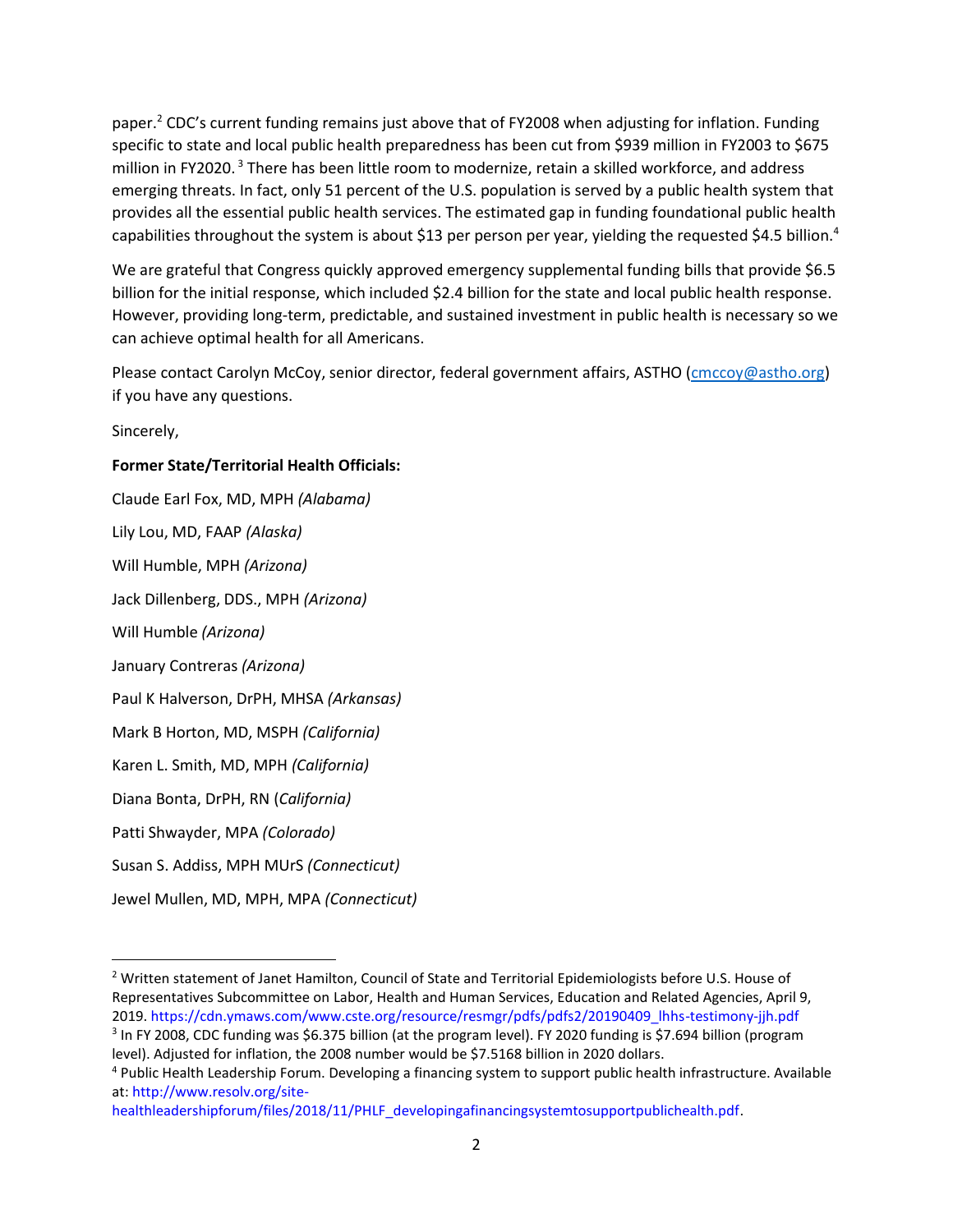Douglas S. Lloyd MD, MPH, FACPM *(Connecticut)* Charles S. Mahan, MD *(Florida)* Rhonda Medows, MD *(Georgia)* James W Gillan, MS, HSA *(Guam)* Peter A. Sybinsky, PhD *(Hawaii)* Bernard Turnock, MD, MPH *(Illinois)* Gregory N. Larkin, MD, FAAFP, FACOEM *(Indiana)* Christopher G. Atchison, MPA *(Iowa)* Charles Konigsberg, MD, MPH, FACPM *(Kansas; Delaware)* Joel L. Nitzkin, MD, MPH, DPA *(Louisiana)* Joshua M. Sharfstein, MD (*Maryland)* Georges C. Benjamin, MD *(Maryland; District of Columbia)* Martin P Wasserman, MD, JD *(Maryland; Oregon)* John Auerbach, MBA *(Massachusetts)* Cheryl Bartlett, RN, BSN*(Massachusetts)* Janet Olszewski (*Michigan)* Karen MacMaster, MPA*(Michigan)* Edward P. Ehlinger, MD, MSPH *(Minnesota)* Mary Currier, MD, MPH *(Mississippi)* Robert Harmon, MD, MPH *(Missouri)* Anna Whiting Sorrell, MPA *(Montana)* Gregg F. Wright, MD, MEd *(Nebraska)* Mary Guinan, PhD, MD *(Nevada)* Heather Howard, JD *(New Jersey)* Len Fishman *(New Jersey)* Cathleen Bennett, JD, MPA *(New Jersey)* Honorable Christine Grant, JD, MBA *(New Jersey)* Poonam Alaigh, MD, MSHCPM, FACP *(New Jersey)* Kathryn Lynn Gallagher, JD *(New Mexico)* Abinash Achrekar, MD, MPH, Vice Chair of Medicine U. of New Mexico. *(New Mexico)*